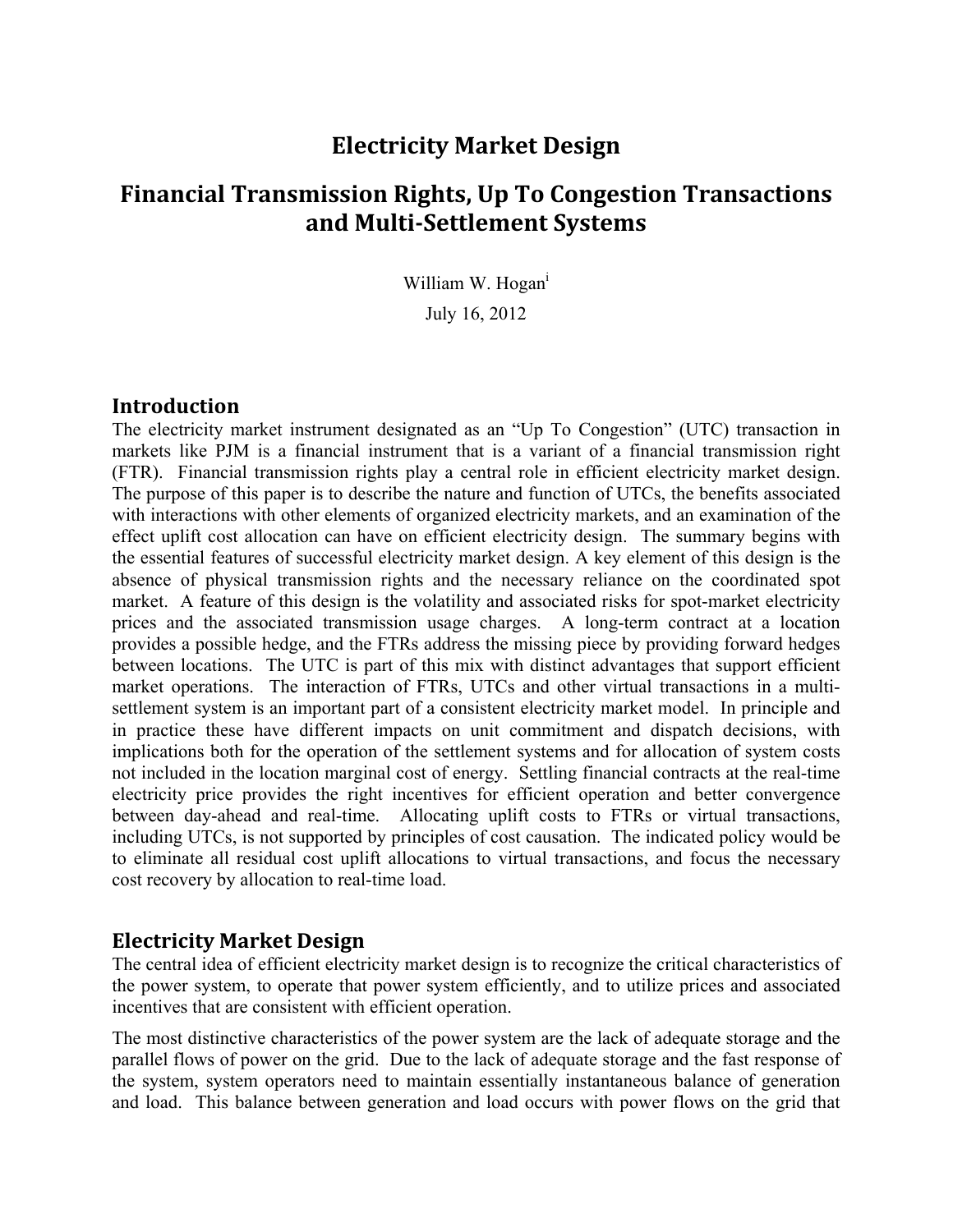move along every parallel path rather than through a system of valves and pipes. In effect, therefore, the configuration of load and dispatch of generation determines the use of the transmission grid. In every interconnected grid, a system operator is required to control the dispatch in order to control the flows on the grid within security limits.

This is not a new problem, and it is familiar to power engineers who have well-developed techniques and tools to coordinate system operations. In choosing the dispatch within the limits of power flow constraints, there is still a great deal flexibility. Some criterion needs to be applied, and the natural approach is to minimize the costs and maximize the benefits of the system. The term of art is to choose the "economic dispatch" to meet the load at the least cost subject to the security constraints.

Applying security-constrained economic dispatch is a well-developed practice in power systems. This traditional approach developed using engineering estimates of the operating costs of generation. The adaptation to markets was to replace the engineering cost estimates with the bids and offers of the market participants. With this change in the estimates, the form of the economic dispatch remained otherwise unchanged.

The second innovation of markets was to apply consistent prices to the purchases and sales determined in the economic dispatch. A by-product of determining the economic dispatch is calculation of the marginal costs of incremental power at each location. Following the usual definition of competitive markets, these marginal costs define the market-clearing prices associated with the economic dispatch. Under reasonable simplifying assumptions about the nature of the dispatch, taking these prices as given the generators and loads would have no incentive to deviate from the dispatch. These spot prices are known in the PJM system as Locational Marginal Prices (LMP). (Schweppe, Caramanis, Tabors, & Bohn, 1988)

Using any other materially different pricing system would by construction create a fundamental inconsistency with economic dispatch. This would require surrendering the benefits of efficient dispatch, restricting access or abandoning the principle of non-discrimination, or all of the above. There is no other principled pricing system that is compatible with economic dispatch, open access and non-discrimination. Therefore, the centerpiece of successful market design is bidbased, security-constrained, economic dispatch with locational marginal prices.

## **Financial Transmission Rights**

The use of economic dispatch addresses the strong interactions of power flows in an electrical network. For equilibrium to hold at the efficient economic dispatch, the difference in marketclearing locational spot prices must equal the opportunity cost of transmission. Therefore, the consistent spot price for transmission is this difference in locational prices. If it were not for the strong interactions in the network, it would have been possible to define a set of physical rights for transmission, and these physical rights could have been traded to produce an efficient use of the network. In equilibrium, the spot price of these tradable transmission rights would be equal to the spot price of transmission under economic dispatch.

The replacement for the unworkable physical transmission rights is the financial transmission right (FTR) to collect the difference in the locational prices. (Hogan, 1992) Spot electricity prices are volatile, and the transmission spot price is even more volatile. The FTR is the right to collect the difference in the locational prices. In effect, the FTR is the equivalent of a physical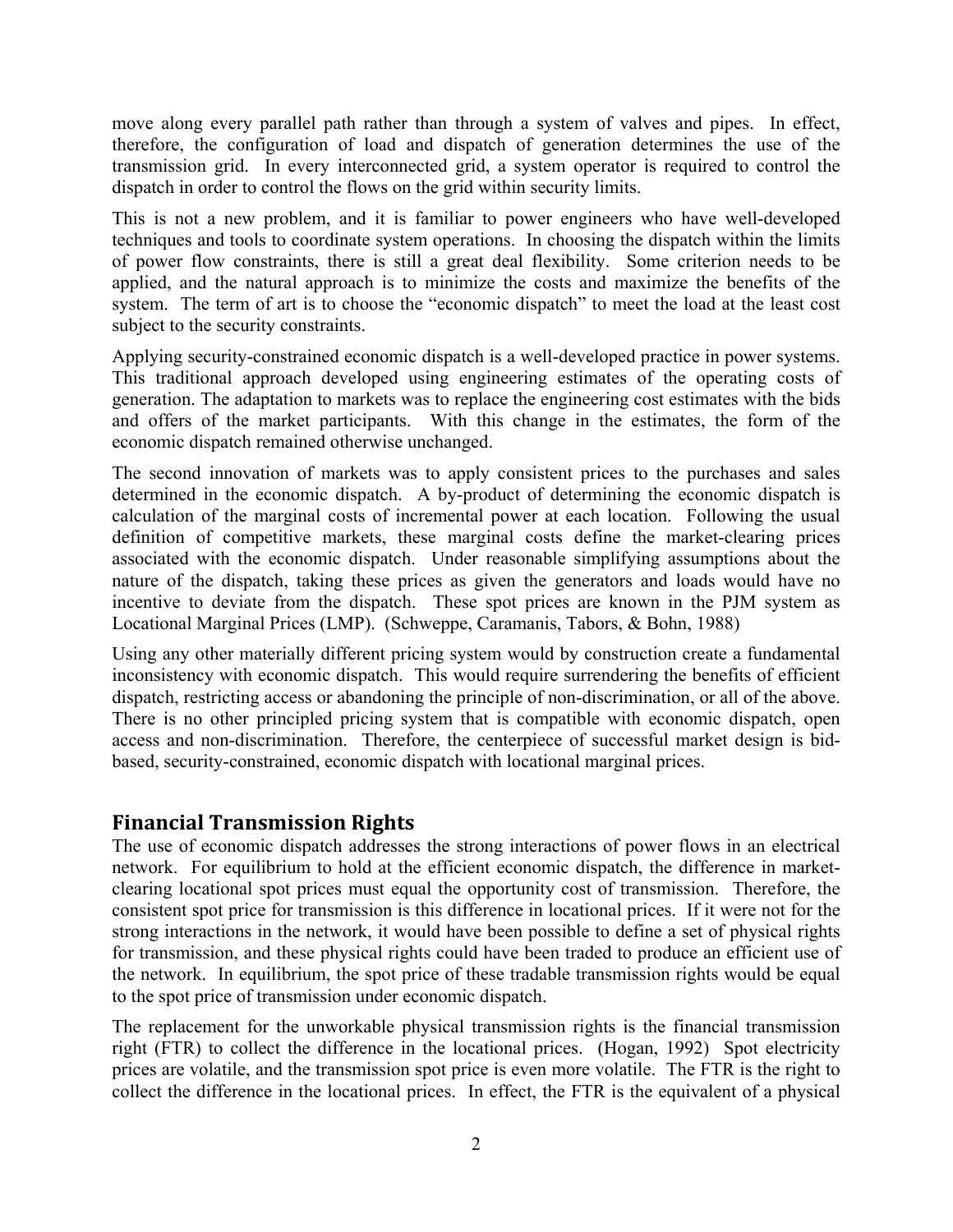right sold at the spot price without the necessity of actually trading the physical right. This provides a hedge for physical transactions between locations. The physical transaction incurs a spot charge at the difference in the locational prices. The FTR pays the differences in the locational prices. If the physical and financial transactions are exactly matched, then the net payments cancel as though the schedule had used the physical transmission right. From the perspective of the physical schedule, the transaction connects the source to the destination at the cost of acquiring the FTR. Hence, the FTR provides a hedge for the difference in locational prices.

The revenue to fund payments under the FTRs arises from the short term transmission rents in the economic dispatch at spot prices. The total payments by load exceed the payments to generators, reflecting the differences in losses and congestion that make up the spot market surplus. If the allocation of FTRs is simultaneously feasible for the grid conditions used in the economic dispatch, then under certain regularity conditions, the net of the spot market payments in the physical market will support the payments for the FTRs. (Hogan, 2002)

Allocation of FTRs can occur in a variety of ways. For example, a rolling or periodic auction can provide a market for FTRs covering a given forward period extending to months or years. The auction design includes an estimate of the applicable grid conditions in order to apply the simultaneous feasibility condition that underpins revenue adequacy. Additions to the grid can accommodate expansions and changes in the configuration of FTRs that preserve simultaneous feasibility. The fidelity of the estimated grid conditions is important in guaranteeing revenue adequacy. Changes in the flow of power or the configuration of load and generation would not affect the revenue adequacy result. But unplanned changes in the transmission network could make the existing FTRs infeasible. To the extent that grid conditions change in unexpected ways, payments under the FTRs might not be fully funded by contemporaneous spot market revenues. (PJM, 2012a)

Practical implementation of FTR definitions typically apply only to the congestion component of LMPs. The spot price can be decomposed into the reference cost of energy, the marginal cost of congestion and the marginal cost of losses. The reference cost of energy is the same for all locations and nets out for the locational difference in LMPs, leaving the difference in marginal costs for congestion and losses. The difference in the marginal cost of losses is less volatile than the difference in the marginal cost of congestion. Further, to include losses in the FTR definition requires an external party to provide a hedge for the total losses associated with the putative power flows in the FTR allocation. This is not true for the congestion component. If losses were zero, only the congestion difference in locational prices would apply. Hence, many models and most discussion apply only to FTR definitions for the difference in the congestion costs, and the difference in the charges for marginal losses remains unhedged. (Hogan, 2002)

The definition of FTRs includes possible treatment as obligations or options. In the case of obligations the holder of the FTR receives payment when the difference in congestion costs is positive and makes a payment when the difference in negative. Under the FTR option, the case of negative difference in congestion costs does not require a payment. The mix of options and obligations affects the simultaneous feasibility of FTRs. But for the present discussion the differences are not important and the focus of discussion is on the treatment of FTR obligations.

The FTR provides a critical piece in the elements of a workable and efficient electricity market design under the principles of open access and non-discrimination. The core contribution is in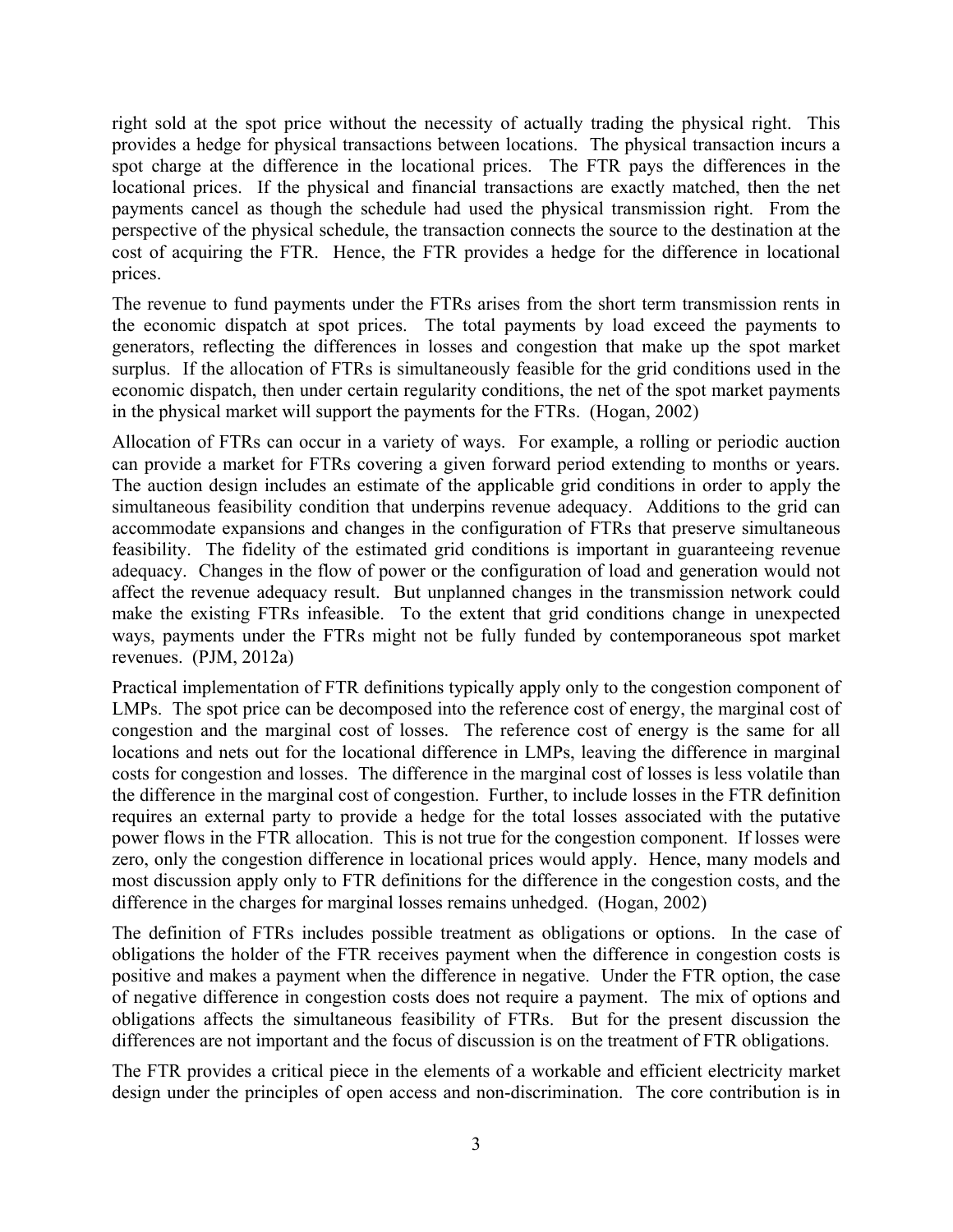providing a substitute for the unavailable physical transmission rights that tie together the sometimes large locational differences in market conditions and associated LMPs. The existence of FTRs creates the opportunity to replicate many other features of efficient markets with an array of forward contracts and hedging instruments.

## **Day‐Ahead Markets and Multi‐Settlement Systems**

The description of economic dispatch and FTRs applies to the real-time market. For a variety of reasons, the design of electricity markets includes or soon gravitates to include formal integration of forward markets that allow for advance notice for commitments, schedules and hedges. For example, a day-ahead market allows for more flexibility in planning the commitment of units and dealing with the complex dynamics of generation ramping. The analysis could include a multi-settlement system with hour-ahead, day-ahead and longer forward markets. The details are slightly different in each case, due to differences in scheduling lead times and mechanisms, but the important elements can be addressed by extending the real-time market to include a dayahead forward market.

In essence, the day-ahead market looks similar to the real-time market. Participants make demand bids and supply offers. The system operator integrates these offers and bids with a description of the expected network conditions and determines an economic unit commitment and dispatch with associated LMPs. The participants settle for purchases and sales in the dayahead market at the day-ahead prices. Bilateral transmission schedules pay for the schedule at the difference in the day-ahead prices.

There are other relevant details about commitment costs and related limitations on generation. But for the present discussion an important feature of this day-ahead, market-clearing, economic dispatch is that the schedules are effectively all financial contracts. No power flows in the dayahead market. In real-time, when actual power flows, there will be another economic dispatch based on other real-time offers and bids. Although the mechanics of accounting and settlements may be different in each case, the net result would be the same as if all the day-ahead schedules were liquidated at the real-time locational spot price, and all real-time physical transactions were settled at the respective locational spot prices. This formulation is sometimes referred to as a "gross pool." An alternative interpretation is that the differences between the day-ahead and real-time quantities for a participant at a locational are settled at the real-time price. This is sometimes referred to as a "net pool." Note that the settlement system characterization does not affect the dispatch or the ultimate net payments by the market participants. The economics and the aggregate financial outcome are unchanged.

This recognition that all cleared schedules in the day-ahead market are financial contracts that can be settled at real-time prices immediately opens the possibility for expanded participation. Given the uncertainty in real-time, the day-ahead contracts provide a hedge against the volatility of real-time prices. The ability to provide these hedges is not limited to those who own generation or serve load. To the extent that expected real-time prices differ from the day-ahead prices, there is an arbitrage opportunity. This arbitrage possibility creates an incentive for purely financial participants to make bids and offers for financial contracts in the day-ahead market that will be settled at real time prices. Allowing the entry of these "virtual" bids and offers, called incremental bids (INCs) and decremental offers (DECs) in PJM, promotes entry and the benefits of competition that come with increased liquidity. This virtual bidding promotes price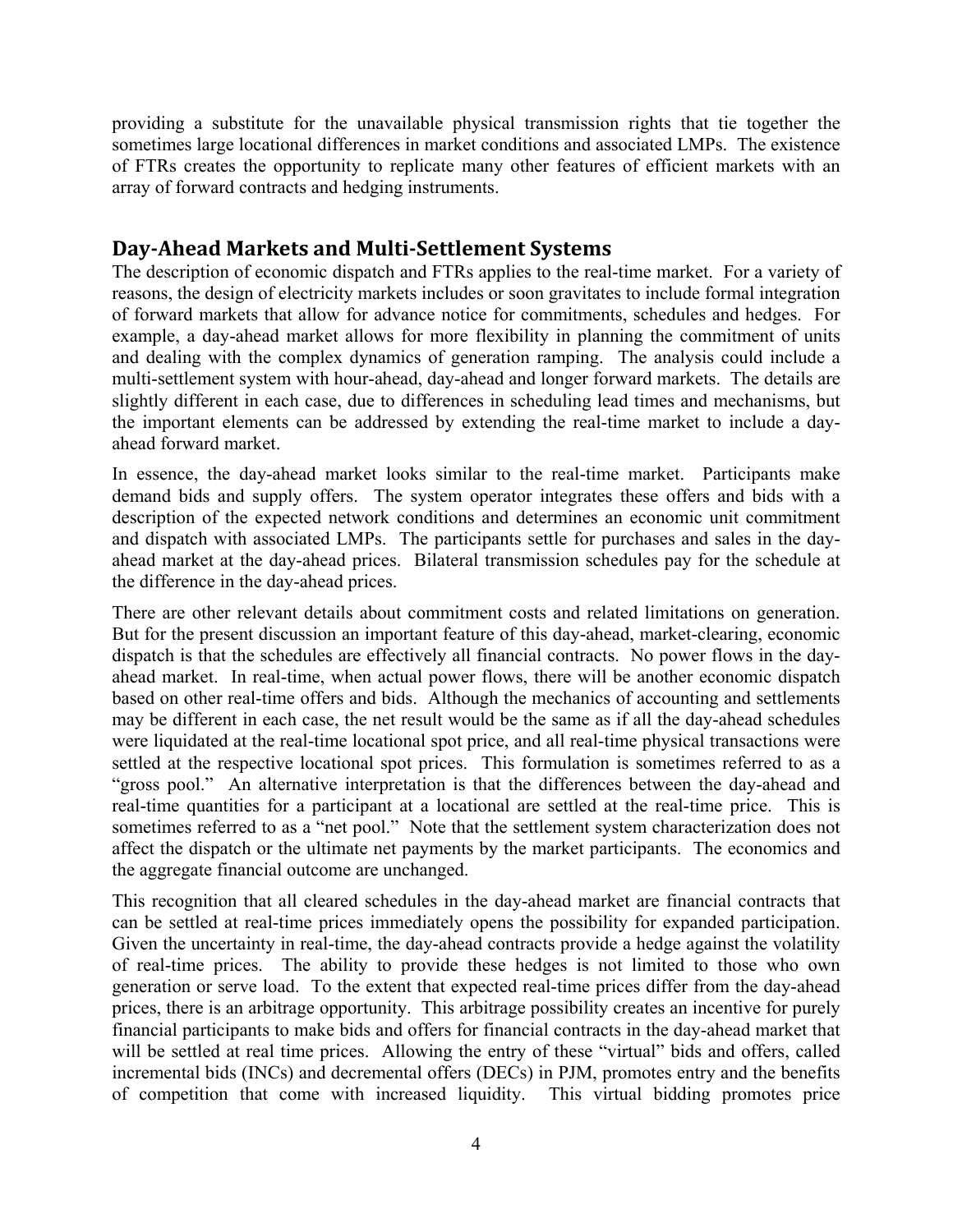discovery, allows market-based redistribution of risk, and offers an opportunity to price risk in the electricity market.

The existence of a multi-settlement system affects treatment of FTRs. Any economic dispatch organized by the system operator inherently involves using the transmission grid to support the associated power flows. Embedded in the associated dispatch is an assignment of the use of the grid, with charges for transmission equal to the difference in the associated LMPs. Hypothetically, if there were physical transmission rights, the holders of these rights would sell them to be reconfigured for the use of the grid under the economic dispatch. In the absence of physical transmission rights, the same treatment must apply to FTRs. Inherent in the day-ahead market, therefore, must be the settlement of the FTRs at the day-ahead price.

This means that the FTR in a multi-settlement system is a hedge against the prices in the first of the sequence of settlements. In the case of day-ahead, this means that FTRs hedge the volatility in day-ahead prices, not real-time prices. In order to provide a complete forward hedge of the locational differences in real-time congestion costs, a market participant would need to have FTRs and convert these FTRs into another financial contract day-ahead in order to settle in real time. For example, a holder of an FTR obligation could introduce a day-ahead bilateral schedule for an equivalent amount of transmission between source and destination. Treated as a virtual contract that would be settled at real time, the day-ahead schedule would hedge the locational difference of real-time LMPs.

This link between virtual schedules in day-ahead, FTRs and real-time prices is necessary and inherent in the design of electricity markets. The physical analogy would be to conduct a reconfiguration auction for physical transmission rights in the day-ahead. Market participants would sell the long-term transmission rights day-ahead and purchase short-term rights for use in real-time dispatch. In the absence of a workable system of physical transmission rights the combination of FTRs and day-ahead virtual transactions addresses the same problem. The FTR is the long-term right that is sold each day in the day-ahead market. The day-ahead virtual transaction is the short-term right that provides the equivalent hedge for the difference in realtime locational prices. The intimate connection between FTRs and virtual transactions is an essential part of efficient and workable electricity market design.

## **Up‐To Congestion Transactions**

The inherent connection between FTRs and virtual transaction is most pronounced in the UTC product found in PJM. A similar financial contract can be found in the organized Texas market in ERCOT. The UTC product has many characteristics similar to FTRs. The basic idea is to arrange a virtual schedule day-ahead between two locations with a bid for the maximum payment in the difference in the LMPs between source and destination. This is a generalization of the simple bilateral schedule. Clearing the pure virtual bilateral schedule would not depend on the price differential in the day-ahead market. By contrast, the UTC product allows a bid for the maximum price at which the transaction should clear. This bid allows the market participant to limit the cost that will be incurred to obtain the real-time hedge.

The bid on a UTC is directly analogous to the bids on FTRs in the forward auction for transmission rights. In the forward auction, bids to purchase FTRs are determined by the market participant, and the bid limits the amount the participant is willing to pay to hedge the difference in day-ahead congestion prices between the source and the destination. The UTC is for the real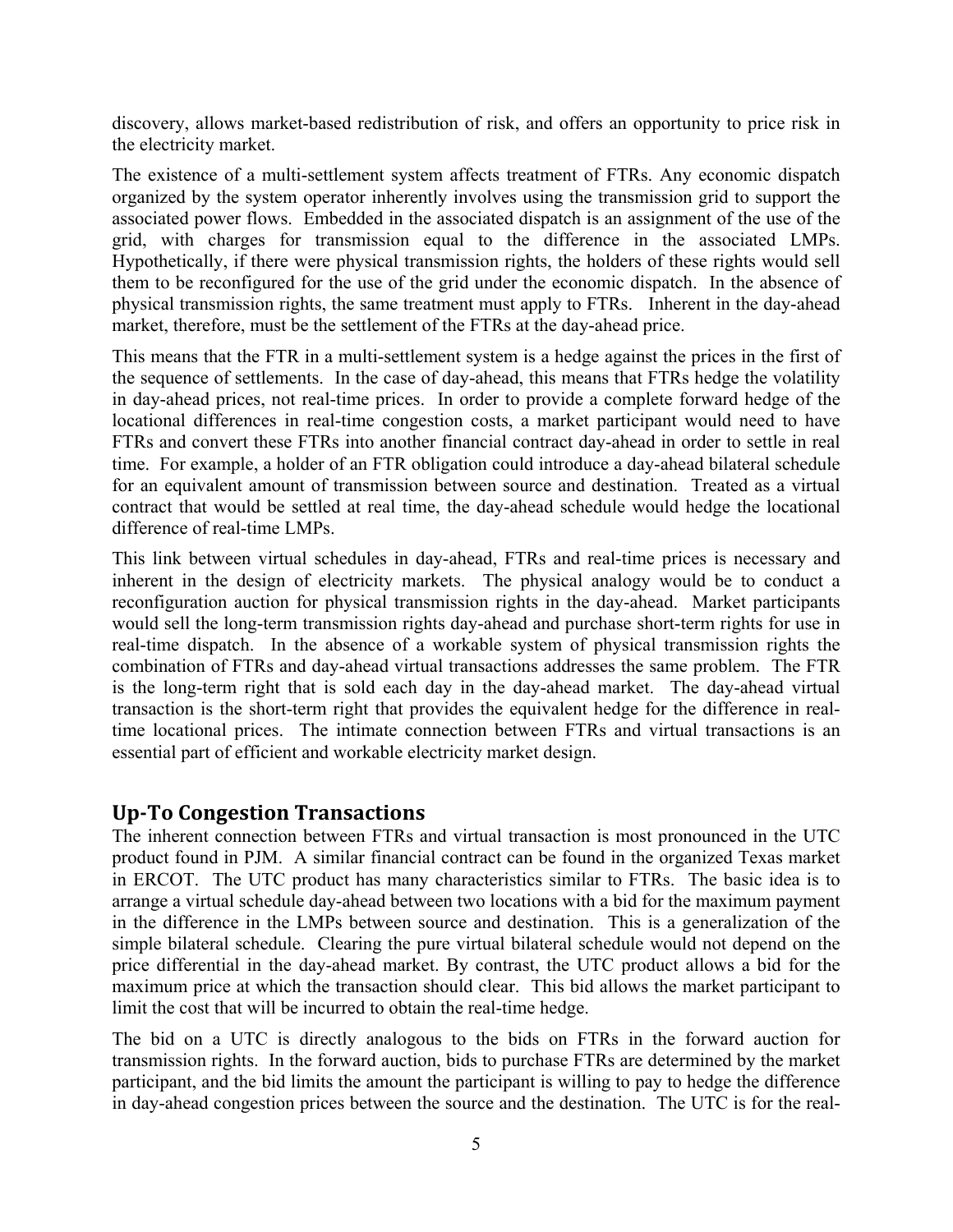time congestion and loss prices between a source and destination. The bid on the UTC product limits the amount the market participant would pay for the relevant hedge in the same way as the bid on the FTR.

In PJM this UTC product has two restrictions. First, at least one of the locations has to be external to PJM. For historical reasons, the UTC applies only to imports, exports and through transactions. Second, there is a limit of \$±50/MWh on the bid price. The net effect is to provide some ability to limit the costs of obtaining hedge real-time differences in some locational prices.

Like an FTR, a UTC hedges the difference in locational prices. The FTR hedges the locational difference in day-ahead LMPs. The UTC hedges the locational difference in real-time LMPs. The FTR covers marginal congestion costs. The UTC, despite its name, covers both marginal congestion costs and marginal cost of losses. The FTR in principle can be between any two locations in PJM. But in PJM the UTC applies only to external transactions.

A simple bilateral schedule in the day-ahead market would also hedge real-time differences in LMPs for both losses and congestion. The advantage of the UTC is that it includes a bid that permits a limit on the price differential paid day-ahead to obtain the real-time protection. In effect, the bilateral schedule between two locations is equivalent to a UTC between those same locations with a bid price so high (infinite) that it always clears. It is not evident why the appropriate implicit bid on the bilateral is effectively infinite, but the restrictions limit a bid on a UTC as between zero and \$±50.

This UTC formulation is sometimes known as a "spread bid." In effect, bilateral schedules between any locations coupled with bid prices in the day-ahead market would be the equivalent of UTCs extended to all PJM locations, but without the limitation of the bid cap. Extension of UTCs to encompass all locations, without a cap on the bid, would expand the range of hedging opportunities and increase competition in the day-ahead market. For example, the ability to take FTRs to hedge real-time spot prices would be materially facilitated by allowing a more flexible UTC product. This would improve the ability to arbitrage locational differences and support price convergence between day ahead and real time.

## **Dispatch Interactions**

In principle, FTRs, UTCs and all types of virtual transactions could be constructed through private arrangements outside the organized market administered by the RTO. Any consenting parties could write a contract that settled against PJMs LMPs, whether for day-ahead or real-time markets. These derivative contracts would be subject to market oversight, but they would not enter into view for the system operator. These financial contracts would not need to be explicitly considered in the commitment and dispatch.

The difficulty with leaving derivative contracting to the private market arises again from the absence of physical transmission rights and the inability of the bilateral market to address the strong interactions in the flow of power on the grid. While it is true that anyone can write a contract that looks like an FTR, UTC or virtual bid, only the system operator can support a set of contracts that fully respect and utilize the limited capacity of the grid. The need for coordination through the system operator is most obvious in the case of FTRs, but the same principles apply to any financial products that depend on prices that reflect the actual flow of power on the grid. In economic terms, the transaction costs of organizing an efficient commitment, dispatch and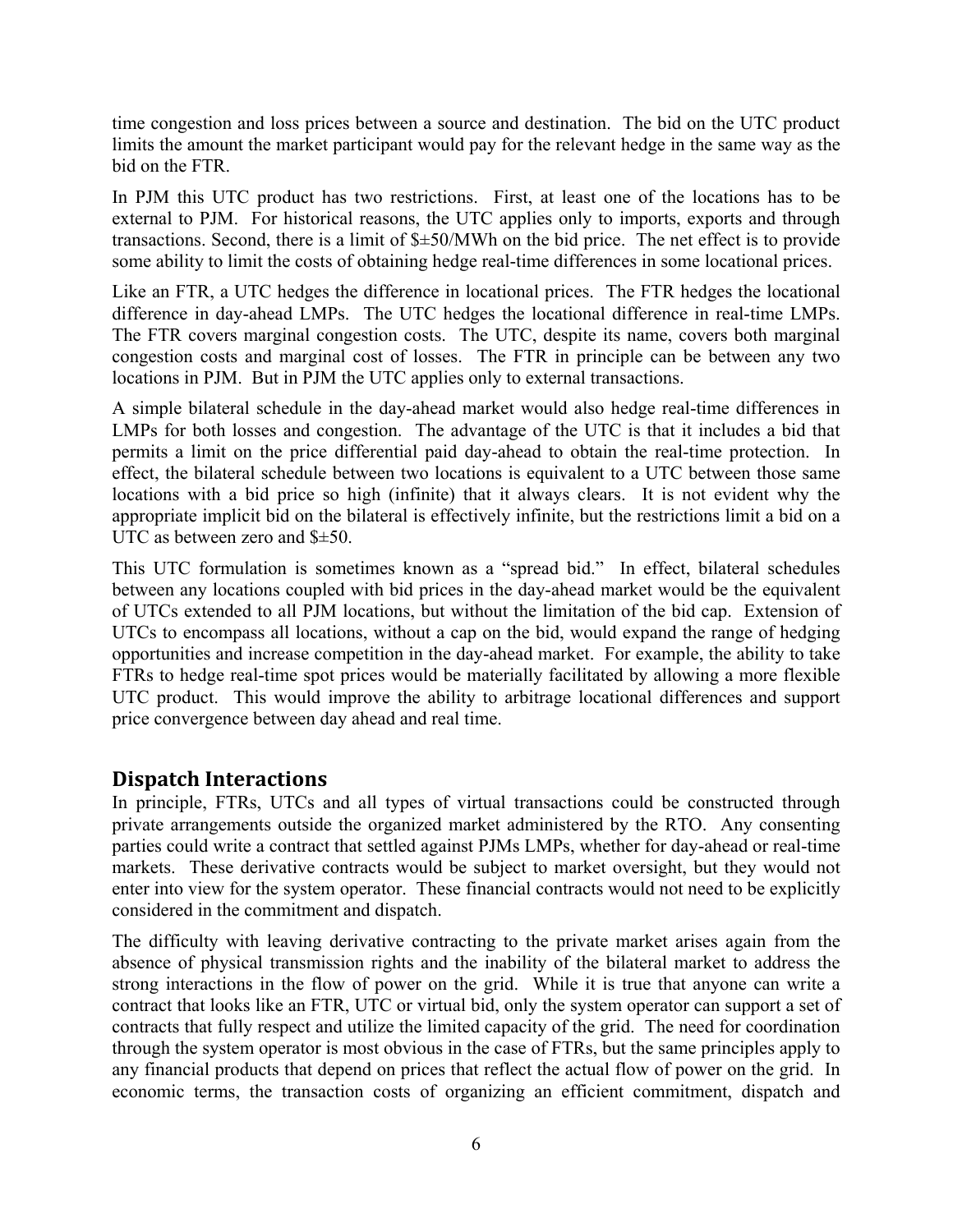hedging configuration are relatively small when conducted through the system operator, and much larger or even prohibitive when left to the bilateral market.

The advantages of including these financial transactions in forward auctions are clear. The transactions can reflect the real limits of the grid, with all strong and complex interactions. This expands the set of feasible transactions and should both increase efficiency and reduce risk. The flip side of this inclusion in coordinated auctions by the system operator is that the financial contract bids and offers can affect the commitment and dispatch choices of the system operator, at least to some degree.

The degree of interaction depends on how the virtual and other financial transactions are represented in the forward markets. For example, FTRs that are only for congestion cost create no direct impact on losses or forward energy contracts. The award of FTRs may have some indirect effects on the development and availability of long lead-time generation facilities and loads, but the impact on the day-ahead or real-time dispatch would be de minimis. Likewise, in the real-time dispatch, financial bids and contracts are no longer part of the solution and it is only real physical conditions that determine the final dispatch and prices. In the day-ahead, the issue is more complicated and the degree of interaction depends on how the system operator models UTCs, virtual bids and other financial contracts.

The possibility of interaction between financial contracts and the market dispatch raises the concern that the financial bids could be used to manipulate the market. (Haas, 2009) A difficulty arises in considering the proper test of manipulation. The appropriate counterfactual would be an equilibrium solution without the financial bids. Consider the simplifying assumption of complete information, with a common probability distribution characterizing the uncertainty of real-time prices, and risk neutral financial participants. Then the day-ahead financial participants would produce financial bids at the common expected real-time price. With no restrictions on entry, any financial bids that deviated from the common expected real-time price would either lose money or would not clear. Under this condition, the strictly financial bidders, who could not affect the real-time price, could not affect the day-ahead price. Hence, the ability to affect day-ahead prices must depend on some combination of restrictions on entry, external limits on participation by risk neutral financial traders, or a more complicated information setting.

From this perspective, limitations on virtual bids and financial transactions work in the wrong direction. Expanded liquidity and ease of entry would improve the operation of the market and create a closer approximation of the idealized competitive day-ahead market. Given the benefits of coordinated markets and expanded opportunities for hedging, limitations on financial bids should be avoided or at least face a strong burden of justification.

## **Settlements and Cost Allocation**

The principles of cost causation focus on the efficiency of price signals. Prices should be set to reflect costs on the margin. If the costs are well behaved, the balance induced by the equation of price and marginal cost supports the efficient economic outcome. With the simplest representation of supply and demand, including increasing marginal costs and decreasing marginal benefits, the efficient solution establishes a welfare maximizing market equilibrium. This is what motivates economic dispatch as the core feature of the electricity market model. And this idealized model would not create residual costs, with or without virtual transactions.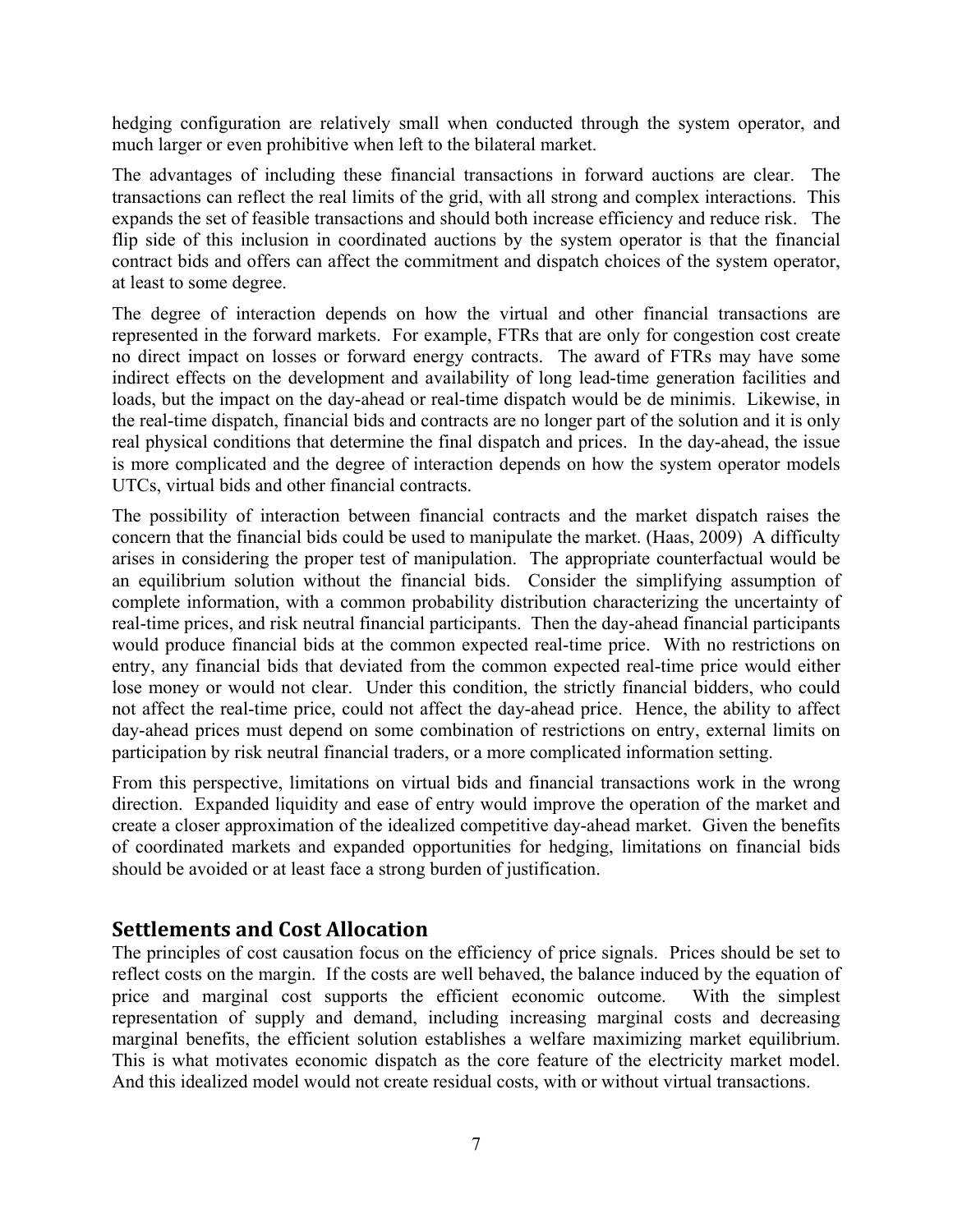#### *Uplift for Residual Costs*

In the presence of fixed costs, joint products, and other departures from the assumptions of the simple market structure, prices that equate marginal benefits may not cover the full costs of production. This raises the question of how to allocate costs using principles that go beyond the simplest application of the cost causation principle. In the electricity market, for example, the problem arises when there are startup costs, minimum run times and other constraints on generators which imply that the efficient, least-cost solution may not be compatible with any given set of prices for outputs of the facility. There will a requirement to allocate the costs that cannot be covered at the prices determined by the variable costs. In the case of PJM, an example is the Balancing Operating Reserve (BOR) charge that covers a variety of startup and related costs that might exceed the revenues obtained at spot prices for the output.

The BOR charge allocation question, like similar applications such as the Revenue Sufficiency Guarantee (RSG) in the Midwest System Operator, produces an often confusing and circular conversation. (Hogan, 2008) Although the BOR allocation assigns different costs to different actions, the lack of an explicit model implies that the method is more an administrative compromise than the product of a principled analysis. The difficulty is fundamental. The underlying assumptions behind the cost causation argument, with the link between marginal costs and prices, do not apply to all the costs. The existence of discontinuities in the generator costs structure—the generator is on or off; the startup cost is incurred or it is not incurred, without any intermediate possibility—means that some of the costs may not be connected to marginal changes in output. A marginal change in output may have little or no impact on costs, even though the total costs of starting and maintaining the active generator may be large. If prices equal to marginal costs do not cover the full costs, then the residual costs need to be covered by appeal to some other principle. (Gribik, Hogan, & Pope, 2007) Appeals to cost causation principles to allocate the residual costs are self-contradictory. The very definition of the residual costs is for that part of the total costs that is not amenable to attribution at the margin. By definition, there is no cost causation allocation available for the residual costs.

In the allocation of joint or residual fixed costs, without the connection to cost causation at the margin, there is an inherent arbitrariness to the allocation. If there were no consequences in terms of choices in the market, an administrative compromise would present no policy problem. With multipart tariffs, the costs may be included in separate charges that differ from the marginal cost of output. The basic principle would be to allocate the costs in a way that would have the least impact on the choices made in the market. For example, allocating the costs to network connection charges would be better than adding to a so-called "uplift" charge on load. If an uplift charge is necessary, it should be allocated to the least responsive loads. If a nondiscriminatory uplift charge is required, it should be spread across the widest possible base of loads that cannot bypass or avoid the charge.

Efforts to avoid this logic for cost allocation, by finding the cost causation connection for the residual costs left over from cost causation allocations, can only mislead. This is especially true for charges like the BOR which are residuals given the spot prices of output. The magnitude of the BOR is not only a function of total cost; it is also a function of the spot pricing rule. By definition, small changes in output provide no guidance for the cost allocation, and examples of large changes in the market big enough to create a correspondingly large change in costs inherently require arbitrary decision about joint effects, not independent marginal decisions. In effect, the cost allocation problem for residual costs inherits the problems of lumpiness and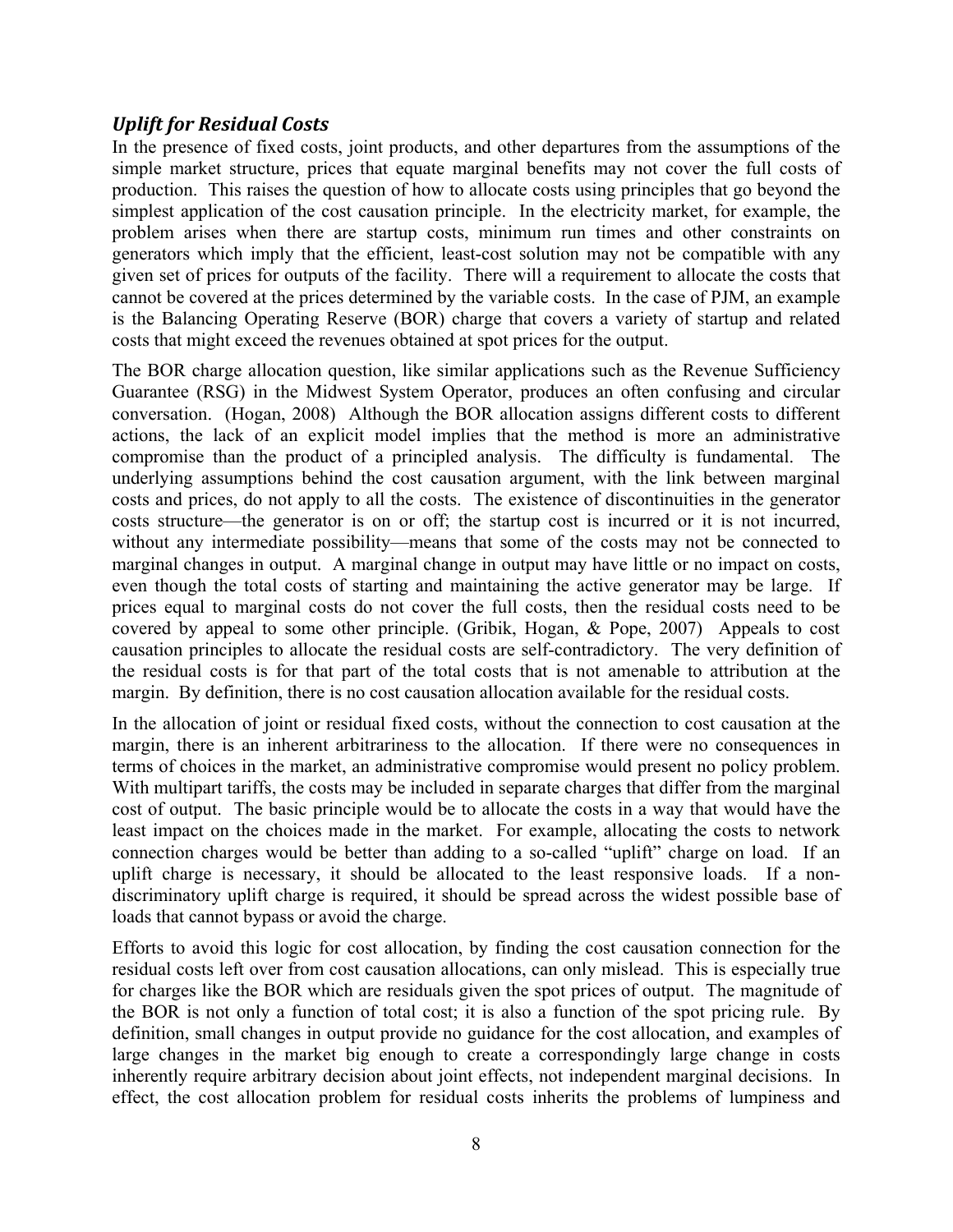jointness that give rise to the existence of residual costs in the first instance. It is easy to fall into the trap of seeking a cost causation allocation, but it is the wrong path to follow.

The problem is especially important in dealing with transactions like FTRs, virtual trades, and UTC transactions, that have the common characteristic that they are financial contracts that do not imply or produce physical delivery or load in the real-time electricity market. By design and construction, these financial contracts will be settled at prices determined in the spot market, but the observed quantity will always be zero in the real-time physical flows. The underlying economics of the financial contract are driven by the expected value of the real-time price that will apply to the financial settlement of the contract. By design, the deviation between dayahead and real-time for the financial contract is the full quantity, and for a competitive bidder there is no connection between this deviation and the appropriate economic analysis of the bid. Hence, allocating costs to these virtual contracts based on deviations does not have a foundation in the economics of a competitive bid and creates perverse incentives to avoid virtual transactions. Any added charge to the virtual contract creates a wedge between the expected real-time price and the day-ahead price, reducing the incentive and the ability to promote convergence of the prices. Uplift allocation to any virtual contracts has material consequences that work at cross purposes to good electricity market design.

A purpose of these contracts is to hedge or arbitrage in the face of uncertainty about prices. With no uncertainty there would be no demand for these contracts. And without risk aversion that gives rise to hedging, there would be no need for these contracts. In the real world, with uncertainty and risk aversion, these financial contracts improve the operation of markets. However, the fundamentals dictate that the supply and demand for the financial contracts would be very sensitive to transactions costs, including any assignment of the residual uplift costs like the BOR charges.

#### *Virtual Trading and Financial Contracts*

To avoid complicated simulations or examples of calculation of BOR charges, it helps to step back and think about the market conditions that give rise to the residual costs in the first instance, and the role of financial contracts in these markets. For example, much of the intuition about cost causation comes from an implicit connection to simple real-time markets for electricity in the so called "day one" structure that includes a real time spot market with one-part offers and bids for supply and demand. The offers and bids describe textbook supply and demand curves, and economic dispatch produces an efficient equilibrium with market clearing prices. Under these simplifying assumptions, we don't have lumpy decisions, and the market clearing prices would cover the costs. There would be no residual costs to allocate. Financial contracts could be arranged ahead of time in the bilateral market, but the actual dispatch would depend only on the final offers and bids provided to the system operator. The spot deliveries would differ from the financial contracts, so there would be substantial deviations for these bilateral contracts. But the deviations would be accounted for through the bilateral transactions and not known to the electricity system operator. In this simplified world, there would be no BOR cost to allocate.

Setting aside the problem of the lead time for starting up, we could modify this simple market to include multipart offers and bids to reflect startup costs, minimum run times and the other complications of generation. Assume for the sake of discussion that bilateral financial contracts are not organized through the system operator, but are strictly in the financial market. With the introduction of multipart bids the lumpiness of the economic dispatch solution would create the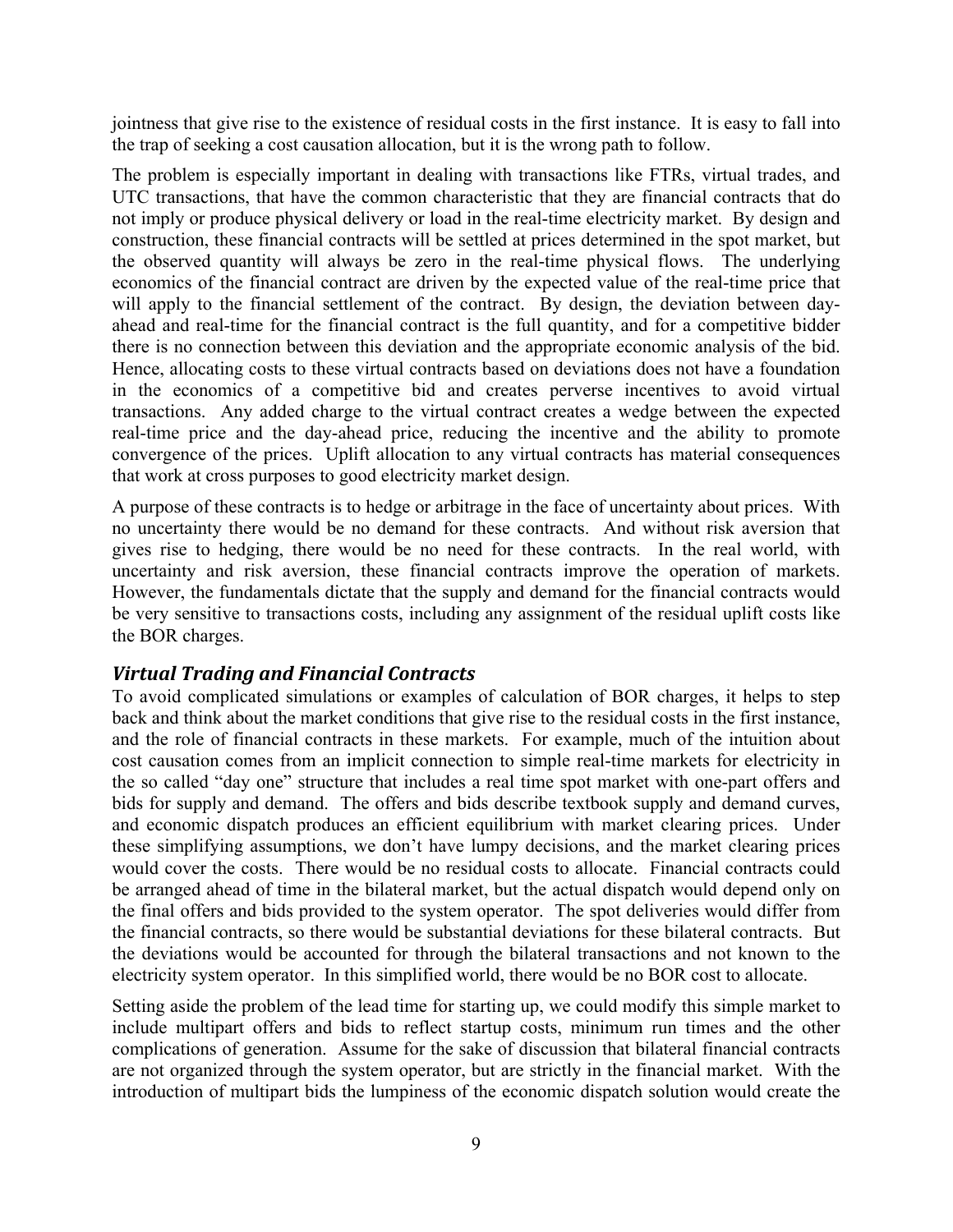problem of residual costs that might not be covered by spot prices. Hence, cost allocations like for the BOR charge would be necessary. It would appear that the BOR charges arose not because of deviation from day-ahead schedules, but because of the fixed costs, minimum run levels and other constraints of generation. Allocation of the costs to the generators who caused the costs would be circular, because it is the under-recovery by these same generators that we seek to recover. In this hypothetical case the financial contracts, which are still bilateral and would not even be known to the system operator, would not be the cause of the BOR charges, and deviations of the financial contracts would not be used for cost allocation.

The lead time associated with startup and related schedules drive these "day one" markets towards the "day two" structure that includes a day-ahead market operated by the electricity system operator. The day-ahead market and associated schedules facilitate operations by allowing market participants to exploit a wider range of commitment and dispatch decisions. The expanded opportunity set, coupled with the close connection to the physical characteristics of load and generation, presents the occasion to achieve lower total costs. In principle, this dayahead market could operate without including purely financial contracts at all. The commitment and dispatch, reflecting the lumpiness of the decisions, would give rise to the residual cost allocation requirement such as for the BOR charges. There could still be bilateral financial contracts, but there would be no requirement that the system operator even know about these contracts, which could be settled separately against the published prices. From the perspective of the system operator, there would be no observed deviations for the contracts and no cost allocation to the bilateral contracts. The residual costs would exist, but would not be caused by the financial contracts.

Once we have the day-ahead market structure in place, it becomes clear that there would be substantial advantages to the market as a whole to include financial contracts under the purview of the organized electricity markets. This provides the advantages of additional entrants in the day-ahead market, better price convergence, increased liquidity for hedgers and a natural way to resolve long-term financial transmission rights that address the locational differences in prices. This integrated market would be impossible to fully replicate through a strictly bilateral financial market.

Viewed in this way, residual costs arise independently of the financial contracts. The assembly of FTRs, UTCs and virtual transactions included in economic commitment and dispatch bring an added benefit to the market interaction, improving efficiency and lowering overall costs. Movement of financial contracts into the organized market run by the system operator can affect operations in ways that are beneficial to the system. However, the movement of financial contracts from the bilateral market into the organized market also makes the deviations of the financial contracts from the real-time market visible. Thus follows the conundrum. The residual costs like BOR charges arise because of the lumpiness inherent in the multipart offers and bids for generation and load. There may be some interaction between the financial contracts and the commitment decisions, but these interactions are intended to reduce total costs, not add to the total costs. Furthermore, it is the total costs, commitment and real-time dispatch, that should be the focus of any cost analysis and not the organization of these costs in different accounts such as BOR.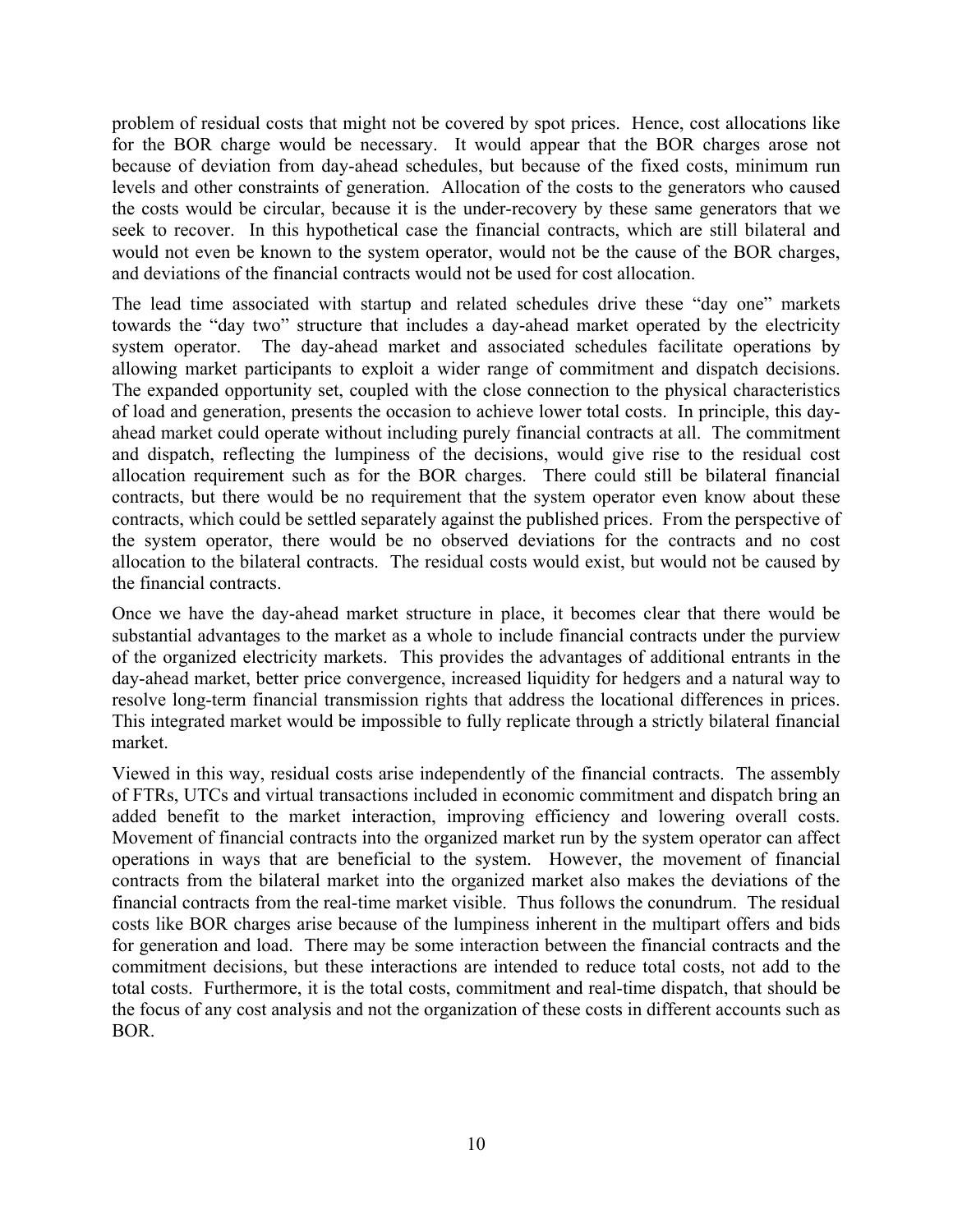The change in commitment decisions may have some impact on dispatch and prices, and these changes may increase (or decrease) the allocation of costs into the residual category.<sup>1</sup> (PJM, 2012b) But these BOR charges at their root are not caused by the deviation of the real-time schedule from the day-ahead contracts. In this important sense, financial contracts do not cause residual costs such as the BOR charges. In equilibrium, and on average, including financial contracts should improve the aggregate efficiency of the system.

#### *Consequences of Uplift Allocations*

These benefits of coordinating financial contracts would be threatened by any increase in transaction costs or allocation of residual costs to the financial contracts. In the first instance, the parties always have the option to move back into the bilateral market where the costs are higher but the deviations are not available as an indicator for residual cost allocations. Even worse, financial participants might withdraw from the market altogether and eliminate the efficiency gains of the more transparent and liquid market operated with explicit recognition of day-ahead conditions and transmission interactions.

This high level perspective provides a view that would be lost by trying to do *ceteris paribus* simulations of changes in financial offers and bids, to calculate the impact on BOR charges. This simulation approach would mislead. The better perspective is that the residual costs arise because of the lumpiness of the technology and the need for multipart bids for day-ahead and real-time dispatch. In the absence of financial transactions, there would still be BOR charges. The right perspective is that the financial transactions reduce overall costs and provide better incentives for efficient markets.

Allocation of residual costs to financial transactions cannot be supported by cost causation arguments. The incentive effects of such allocations are perverse, because even small increases in these transactions costs can have a material effect on the activity of financial participants. By contrast, real load, in real-time, has nowhere else to go. Financial participants have many more options. Once we move past the cost causation argument, allocation of costs to the financial contract segment with the most options, in order to lessen the residual cost allocation to real load segments which will not change behavior, works in the wrong direction and reduces the overall benefits of organized markets.

In the PJM system, there is a separation of the commitment and dispatch costs according to a rule that involves a judgment about the impacts of particular types of bids. (PJM, 2012c) The distinction is to allocate some costs to deviations from day-ahead schedules, with no separate treatment of financial transactions, and the remainder of the residual costs to load. The arguments above are particularly applicable to the case of UTCs. In the practical implementation of markets there are always approximations inherent in implementation of security constrained economic commitment and dispatch. In the case of PJM, these approximations mean that UTCs do not affect the commitment organized through the multipart bids handled by the system operator. (PJM, 2012d) Since they do not affect the day-ahead commitment, UTCs cannot affect the real-time dispatch and costs. Hence, no deviation charges are allocated to UTCs. Likewise, since FTRs are strictly financial contracts that are established before the day-ahead commitment and dispatch, the judgment is that there are no residual cost allocations to FTRs.

<sup>1</sup> 1 See Table 2 in (PJM, 2012b), where the "changes" in day-ahead cost are negative for the inclusion of UTC transactions and positive for inclusion of other virtual transactions (sign conventions explained through an inquiry to PJM).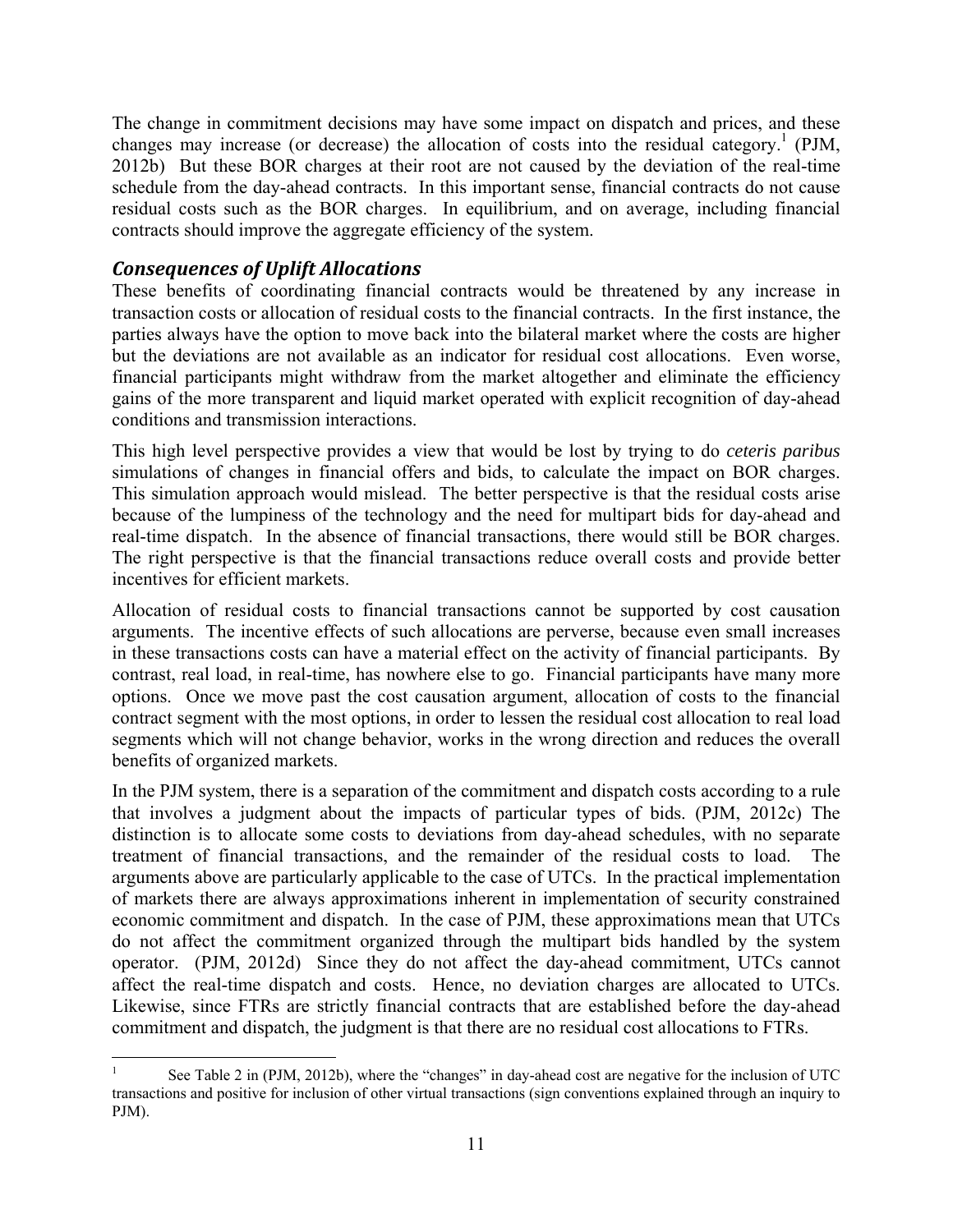The objection arises that the current BOR cost allocation scheme in PJM exempts UTCs but includes allocations to deviation in other virtual trades. (Monitoring Analytics, 2012) The essence of the argument appears to flow not from a concern based on first principles of efficiency or cost causation, but from the asymmetry of the treatment between other virtual transactions and UTCs. Since the UTC is equivalent to a pair of virtual transactions with a linking constraint, why should they be treated differently? Is the justification nothing more than the particular simplification chosen for the PJM commitment decision? If there is no cost causation argument and the allocation is intended as a compromise to achieve rough justice, does the cost allocation have any effect on the market?

From the argument above, it follows that virtual transactions should help improve the efficiency of the market. Requiring financial contracts to settle for the difference in the electricity price of the transaction between the forward market and real-time market sets up the right incentives to affect day-ahead prices by improving convergence with expected real-time prices. But allocation of residual costs to the financial transactions does not follow from a coherent application of the principles of cost causation. And any cost allocation to virtual transactions creates perverse incentives that have material consequences on the efficiency of the market. The critique is correct that there is an asymmetry between the treatment of some virtual transactions and UTCs. The solution, however, is not to adopt the flawed residual cost BOR allocation to virtual transactions and extend it to UTCs. The solution is to preserve the BOR exemption for UTCs and FTRS, and then extend the same status to all virtual transactions. The residual cost allocation would then apply to real load, liquidity and entry in financial day-ahead virtual transactions would be enhanced, and the efficiency of the overall system should be improved.

## **Conclusion**

Locational electricity prices from economic dispatch derive from marginal conditions and most directly lend themselves to interpretations of cost causation. In a simple system with idealized generation and load conditions the prices determined by the marginal calculations would cover the costs of operations and no further cost allocation would be necessary. In the real systems like PJM, where fixed costs of startup, minimum run levels, and reliability commitments contribute to circumstances where locational prices of electricity are not always sufficient to support the full economic commitment and dispatch, a cost allocation problem arises. The residual costs, left after the application of cost-causation principles, should be allocated in a manner that best supports or least inhibits operation of an efficient market. Financial contracts for virtual transactions day-ahead, for financial transmission rights, and for up-to-congestion contracts in PJM do not in the first instance create residual costs such as defined in the PJM Balancing Operating Reserve charges. The current system of cost allocation does not have a basis in first principles, and creates significant perverse incentives to favor one form of limited virtual transactions over the more flexible use of all virtual transactions. The indicated policy would be to eliminate all BOR charges and related uplift allocations to virtual transactions, and focus the necessary cost recovery by allocation to real-time load.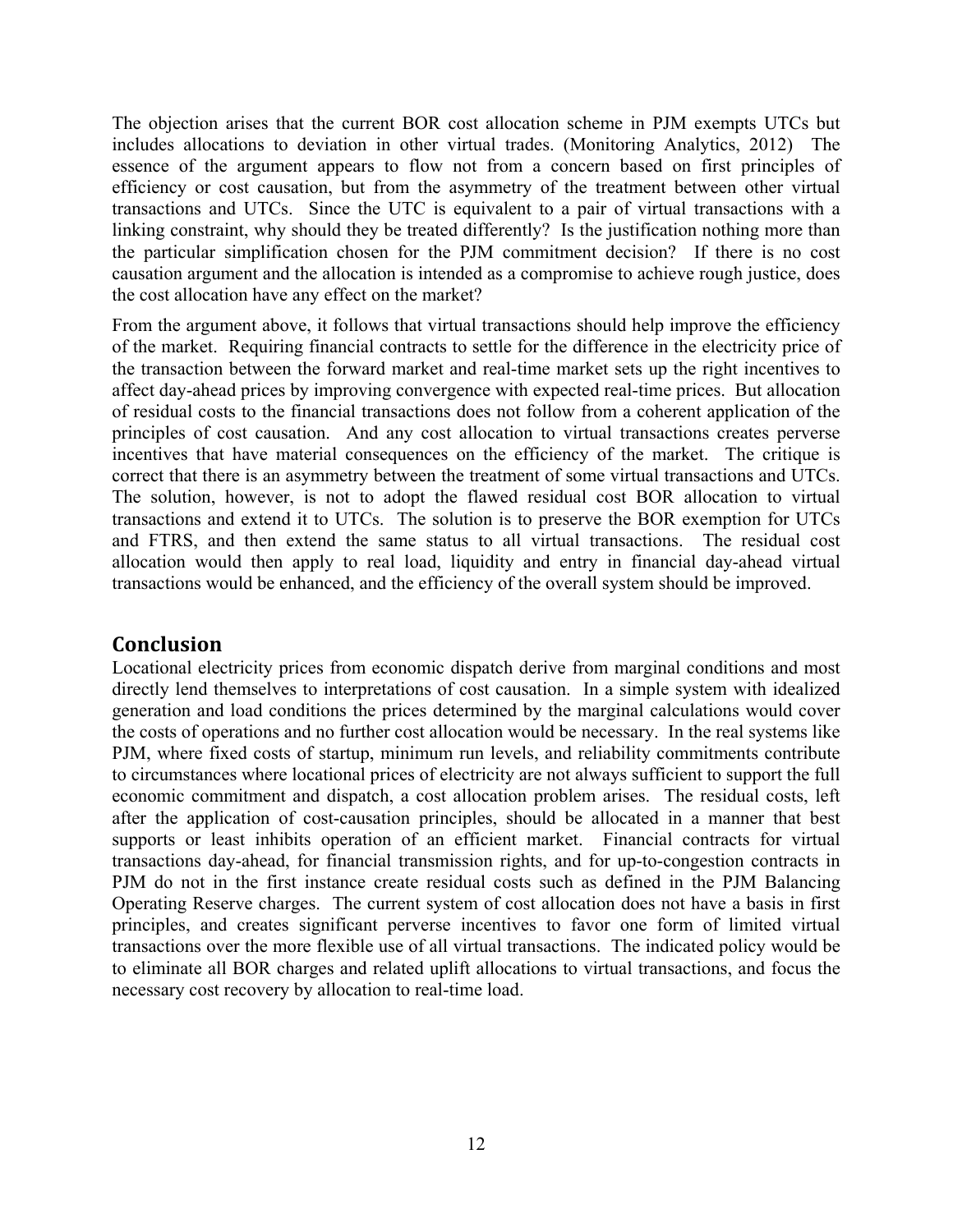#### **References**

- Gribik, P. R., Hogan, W. W., & Pope, S. L. (2007). Market-Clearing Electricity Prices and Energy Uplift. Retrieved from http://www.hks.harvard.edu/fs/whogan/Gribik\_Hogan\_Pope\_Price\_Uplift\_123107.pdf
- Haas, H. J. (2009). Spread Bidding : MA Concerns and Mitigation Outline. Monitoring Analytics, September 10. Retrieved from http://www.monitoringanalytics.com/reports/Presentations/2009/Spread\_Bidding\_MA\_Con cerns\_and\_Mitigation\_Outline\_20090910.pdf
- Hogan, W. W. (1992). Contract networks for electric power transmission. *Journal of Regulatory Economics*, *4*(3), 211–242. Springer. Retrieved from http://www.springerlink.com/index/wh70283126518105.pdf
- Hogan, W. W. (2002). Financial transmission right formulations. Retrieved from http://www.hks.harvard.edu/fs/whogan/FTR\_Formulations\_033102.pdf
- Hogan, W. W. (2008). Revenue Sufficiency Guarantees, Cost Causation, And Cost Allocation. FERC, Docket No. EL07-86-000. Retrieved from http://www.hks.harvard.edu/fs/whogan/Hogan\_RSG\_100908.pdf
- Monitoring Analytics. (2012). State of the Market Report for PJM, 2011. Monitoring Analytics, March 15. Retrieved from http://www.pjm.com/documents/reports/~/media/documents/reports/state-ofmarket/2011/2011-som-pjm-volume2.ashx
- PJM. (2012a). PJM Options to Address FTR underfunding. PJM, April 30. Retrieved from http://www.pjm.com/documents/~/media/documents/reports/20120430-pjm-options-toaddress-ftr-underfunding.ashx
- PJM. (2012b). PJM's Response to the 2011 State of the Market Report. PJM Interconnection, May 11. Retrieved from http://www.pjm.com/documents/~/media/documents/reports/20120511-pjms-responce-tothe2011-state-of-the-market-report.ashx
- PJM. (2012c). Operating Agreement of PJM Interconnection, L.L.C. PJM, April 16. Retrieved from http://www.pjm.com/documents/~/media/documents/agreements/oa.ashx
- PJM. (2012d). FTR Revenue Stakeholder Report. PJM, April 30. Retrieved from http://www.pjm.com/documents/~/media/documents/reports/20120430-ftr-revenuestakeholder-report.ashx
- Schweppe, F., Caramanis, M. C., Tabors, R. D., & Bohn, R. E. (1988). *Spot pricing of electricity*. Kluwer Academic Publishers. Retrieved from